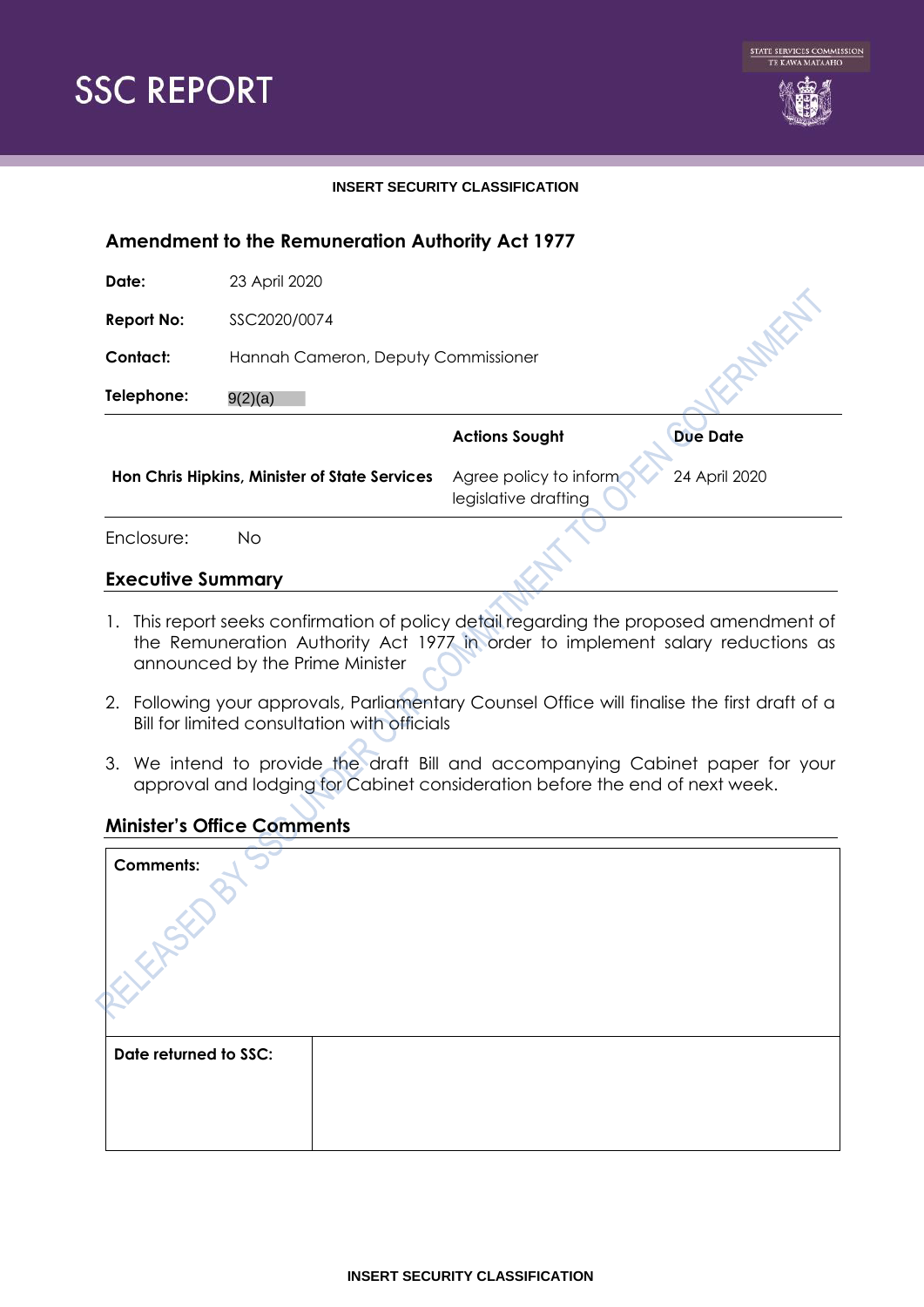#### **Recommended Action**

We recommend that you:

- **agree** that a Bill will be prepared to make two sets of amendments to the  $\Omega$ Remuneration Authority Act 1977 as follows.
	- Ministers will be legally able to self-initiate a pay reduction of up to 20% for six months, or until a new Government takes office, whichever is the later.
	- For other officers. The Remuneration Authority will, for a time limited period, be given the ability to make a new determination that results in a reduction in pay of no more than 20% for 6 months.

Agree/disagree.

The provisions in the second bullet point should apply to everyone. The Rem Authority will have discretion for all, and we trust they will adhere to the Cabinet decision to seek a 20% pay cut for Ministers, CH

- note that the approach for Ministers will not result in a new determination from the  $\mathbf b$ **Remuneration Authority**
- **indicate** in appendix 1 your decisions regarding the application of these amendments to different groups of officers whose remuneration is set by the Remuneration Authority *include all of groups A, B and C but none of D and E.*
- d agree the duration of the amendments and other timeframes as outlined in paragraph 17

Agree/disagree.

- note that we do not recommend any changes to the Remuneration Authority's  $\overline{e}$ criteria or process as part of this amendment.
- $f$ agree to limited consultation on the draft Bill with officials from DIA and MBIE, and also with the Remuneration Authority and Parliamentary Services, prior to Cabinet consideration.

Agree/disagree.

**agree** that the SSC release this briefing in full following the introduction of relevant  $\mathbf{q}$ legislation to Parliament.

Agree/disagree.

**Hon Chris Hipkins** Minister of State Services 23/4/20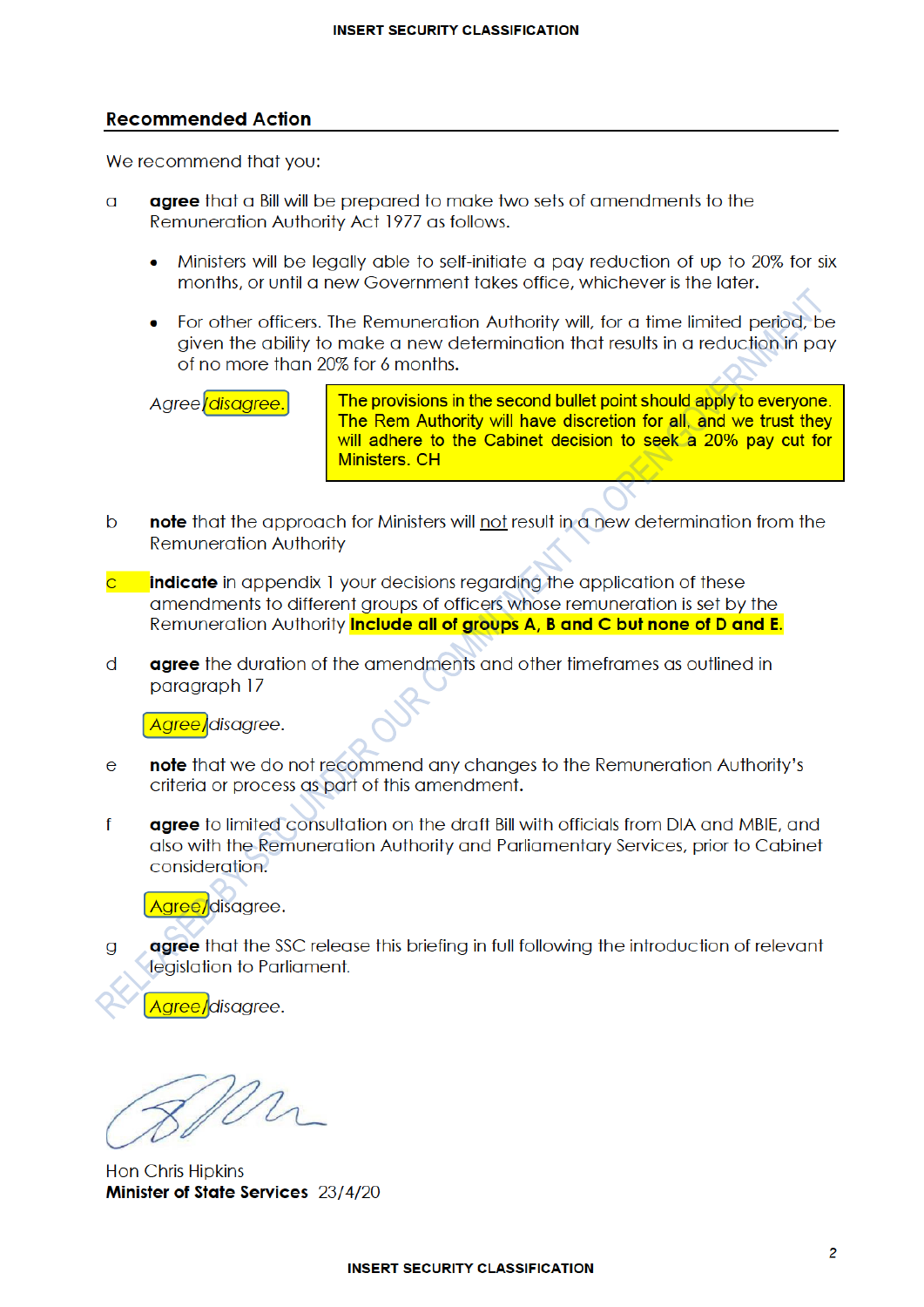# **SSC Report: Remuneration Authority**

## **Purpose of Report**

1. Following discussion at Cabinet Business Committee on 15 April (CBC 20-MIN-0043 refers), this paper seeks confirmation of the detailed policy regarding changes to the Remuneration Authority Act 1977 to enable pay reductions for certain senior leaders.

## **Analysis**

2. The Attorney General has given his permission for Parliamentary Counsel to draft a Bill to amend the Remuneration Authority Act 1977 and Local Government Act 2002 in order to enable the pay reductions announced by the Prime Minister.

## **The Remuneration Authority**

- 3. The pay of Ministers, alongside many other public officers, is set according to the Remuneration Authority Act 1977. The underlying policy for the current arrangements is to de-politicise the setting of pay for public and statutory officials.
- 4. The Remuneration Authority (the Authority) is able to freeze pay if this is an appropriate determination following a consideration of the criteria in the Act, including the economic climate and pay movements elsewhere.
- 5. The Authority is not allowed to make a determination that reduces an individual's pay and the organisations making the payments must pay according to the determination.
- 6. We have identified two potential approaches to the legislative mechanisms:
	- a. Amend the Remuneration Authority Act 1977 to temporarily allow the officers to selfinitiate a reduction in pay, or
	- b. Amend the Remuneration Authority Act 1977 to temporarily allow the Authority to make new determinations that result in a decrease in pay.
- 7. Our advice has been that the self-initiated approach, would allow officers to make a voluntary choice regarding the reduction of their pay. This approach enables leaders to send a strong leadership message. We have already seen a commitment by many public sector leaders to have a reduction in pay. We have further advised that this approach may not be appropriate for all the officers covered by the Act.
- 8. The Authority believes that any pay reduction should have the authority of an appropriate declaration in the case of the public service and wider State sector, and an amending determination for those covered by the Authority. They support an option that provides them with the ability to reduce pay during the restraint period.

## **Amendment of the Remuneration Authority Act**

- 9. You have indicated a preference for a two-part amendment as follows.
	- a. Ministers and the Prime Minister will have the ability to self-initiate a pay reduction of up to 20% for six months (or until a new Government takes office, whichever is the later). The acceptance of this reduction will sit with the individual in question. This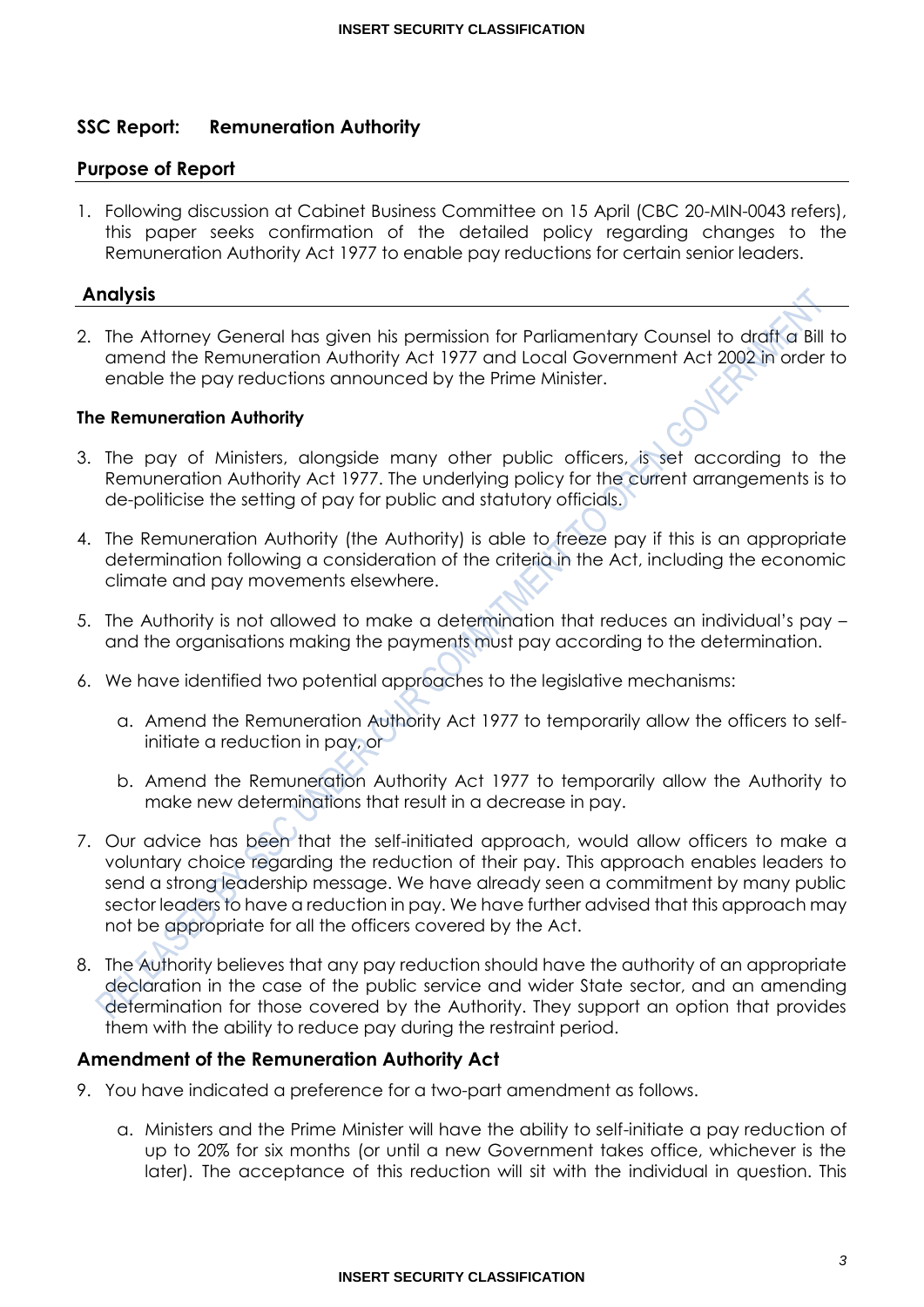means that even though Cabinet has agreed an approach; each individual will still have to self-initiate steps to nominate whether they are accepting a pay reduction, and the size of any change. The notice would only bind that person, not any successor to the same role.

- b. For other officers. The Authority will, for a time limited period, be given the ability to make a new determination that results in a reduction in pay so that:
	- i. Any decrease cannot be more than 20% of the pre-amendment determination.
	- ii. If a determination is less than the pre-amendment determination, after 6 months it automatically reverts to the pre-amendment amount.
	- iii. The amount of the reduction will be considered as part of their usual framework.

## **Detailed matters for your confirmation or consideration**

#### *Risk of the two-part approach*

10. We note that the self-initiated approach will not change existing determination in relation to Ministers. This means that the amendments could result in the Authority making determinations that reduce the salaries payable to every member of Parliament except Ministers. This could create an enlarged gap between the salaries of Ministers and non-Ministers on the face of the determination. We recommend that this is managed through clear communications about the leadership intent of the pay reduction by Ministers.

#### *Scope of application*

- 11. The table at appendix 1 sets out all the officers that are covered by the Remuneration Authority, and how the proposed amendments will apply. We are asking you to denote on this table your preferences in application.
- *12.* We understand that you propose the self-initiated mechanism will apply only to Ministers and the Prime Minister (Group A in the table). We understand that this is due to consideration of the appropriateness of Cabinet making decisions regarding the pay reductions of other officers. The voluntary mechanism will place public and media pressure on officers to accept the reduction. **We need you to confirm that this includes Parliamentary Under Secretaries.**
- *13.* We recommend that you further consider the small number of other leaders (Group B in the table) who sit within the Executive branch for this self-initiated approach. These officers have already indicated a commitment to take a pay cut in line with their Public Service Chief Executive colleagues, and therefore would not come under inappropriate public pressure. They are also part of the Executive and therefore there is reduced need for clear separation from the decisions made by Ministers. **We are asking you to confirm which legislative mechanism should apply to this group.**
- *14.* In terms of the scope of the amendment which will enable the Authority to consider pay reductions, we recommend that this applied to Group C which includes MPs, Crown Entities, Parliamentary staff and Mayors, Chairs and Members of Local Authorities.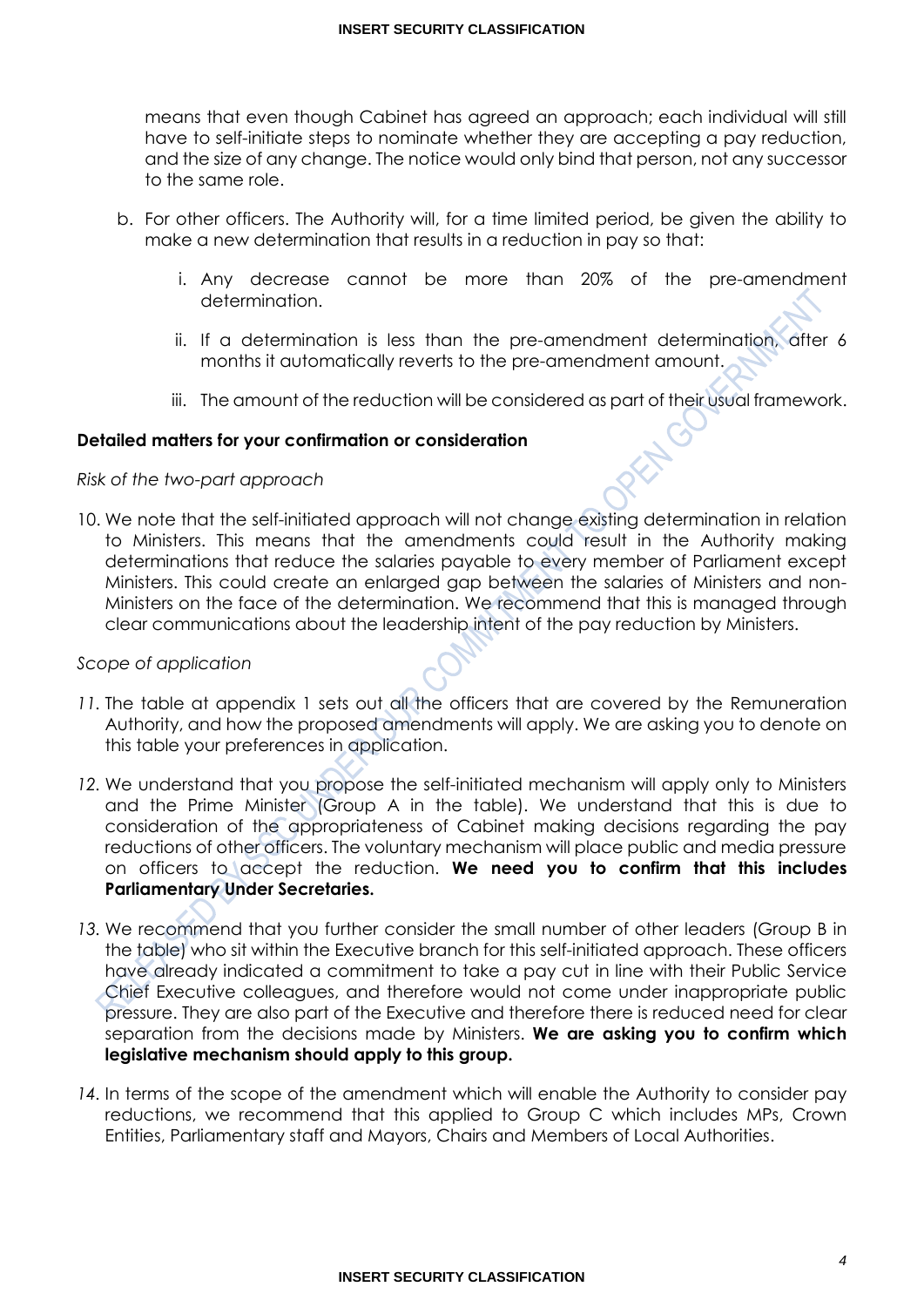- *15.* There is also an additional group of officers in the wider state sector who play a semi-judicial role or operate at a local community board level (Group D in the table). The proposed pay reduction does not appear as relevant or appropriate for these officers. On the other hand, it may be appropriate to leave it to the Authority to make this determination. **We recommend that you review the officers in this group and indicate whether they should be included.**
- *16.* We do not recommend that Group E, the Judiciary and the Governor-General are included. Consideration of the pay of these officers raises constitutional questions and would also require amendment of additional legislation.

## *Duration of the change*.

- 17. This is intended to be an immediate response to the current circumstances. We therefore recommend that the following time limits are built into the legislation:
	- a. The Authority would need to make any new determinations that result in a change before 30 June 2020. The new determination cannot be back dated. The Remuneration Authority have indicated that they can meet this timeframe.
	- b. Following the six month reduction in pay, the officer's salary would revert to the previous amount prior to the reduction and no further determination can be made that is less than the pre-amendment determination
	- c. The amendment will be repealed on 31 January 2021.
	- d. Ministers will need to give notice to seek their pay reduction before 30 June 2020.
- 18. We need to undertake further consultation with Parliamentary Services to determine when the change to Ministers' pay will take effect. We will seek to enable this reduction to be backdated to the date of enactment.

*Remuneration Authority process including consultation with officers* 

- 19. We have considered the process whereby the Authority will consult individuals and how they can apply their criteria to take into account individual circumstances, this is important if, for example, the Authority were considering a pay reduction in the instance where an officer has already committed part of their salary to charity.
- 20. The Remuneration Authority's criteria include the following relevant criteria that can be used to consider remuneration reductions:
	- a. Prevailing adverse economic conditions (s18A Remuneration Authority Act)
	- b. Fairness to both the person whose remuneration is being determined and the taxpayer or ratepayer (s18 Remuneration Authority Act and cl 7 of schedule 7 Local Government Act 2002)
- 21. To determine fairness, the Authority consults with the person whose remuneration is being determined. Although the Authority would usually make a group determination for, for example, all members of the Law Commission, it is able to make personal determinations if one member had made a charitable donation but others had not.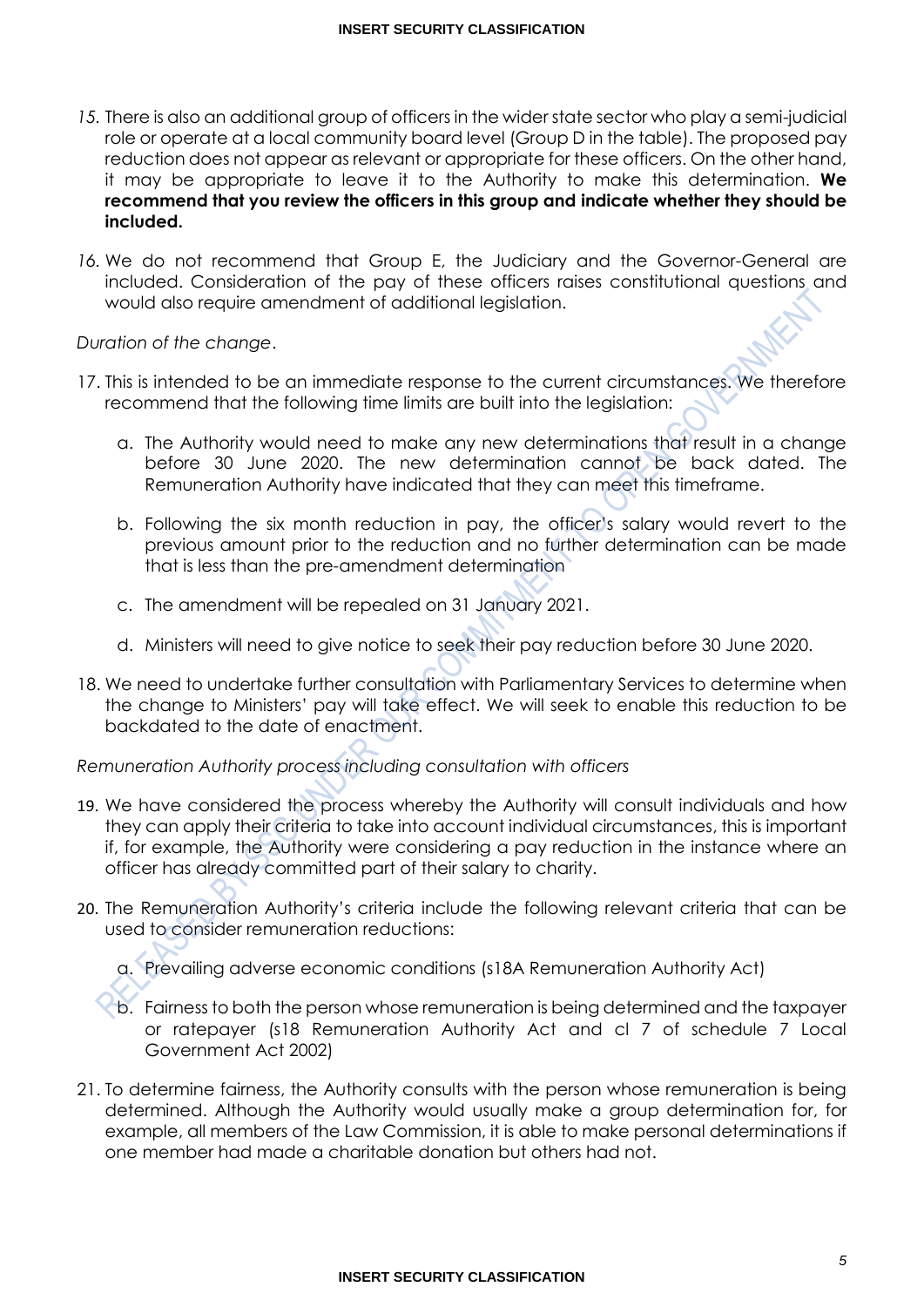22. On this basis we do not recommend any changes to the Authority's criteria or process as part of this amendment.

## **Next Steps**

- 23. Parliamentary Counsel Office have already commenced drafting the Bill.
- 24. We recommend limited consultation of the draft Bill to ensure accuracy and workability prior to Cabinet consideration. We seek your approval to consult with
	- a. MBIE (officials responsibility for the administration of the Remuneration Authority Act)
	- b. DIA (officials responsible for the Local Government Act and Ministerial Services who are responsible for provide instructions regarding Ministerial pay)
	- c. Parliamentary Services (who are responsible for implementing payroll changes for Ministerial and MP pay)
	- d. The Remuneration Authority
- 25. Following this consultation process, we will provide you with a draft Bill and Cabinet paper for lodgement.

**INSERT SECURITY CLASSIFICATION**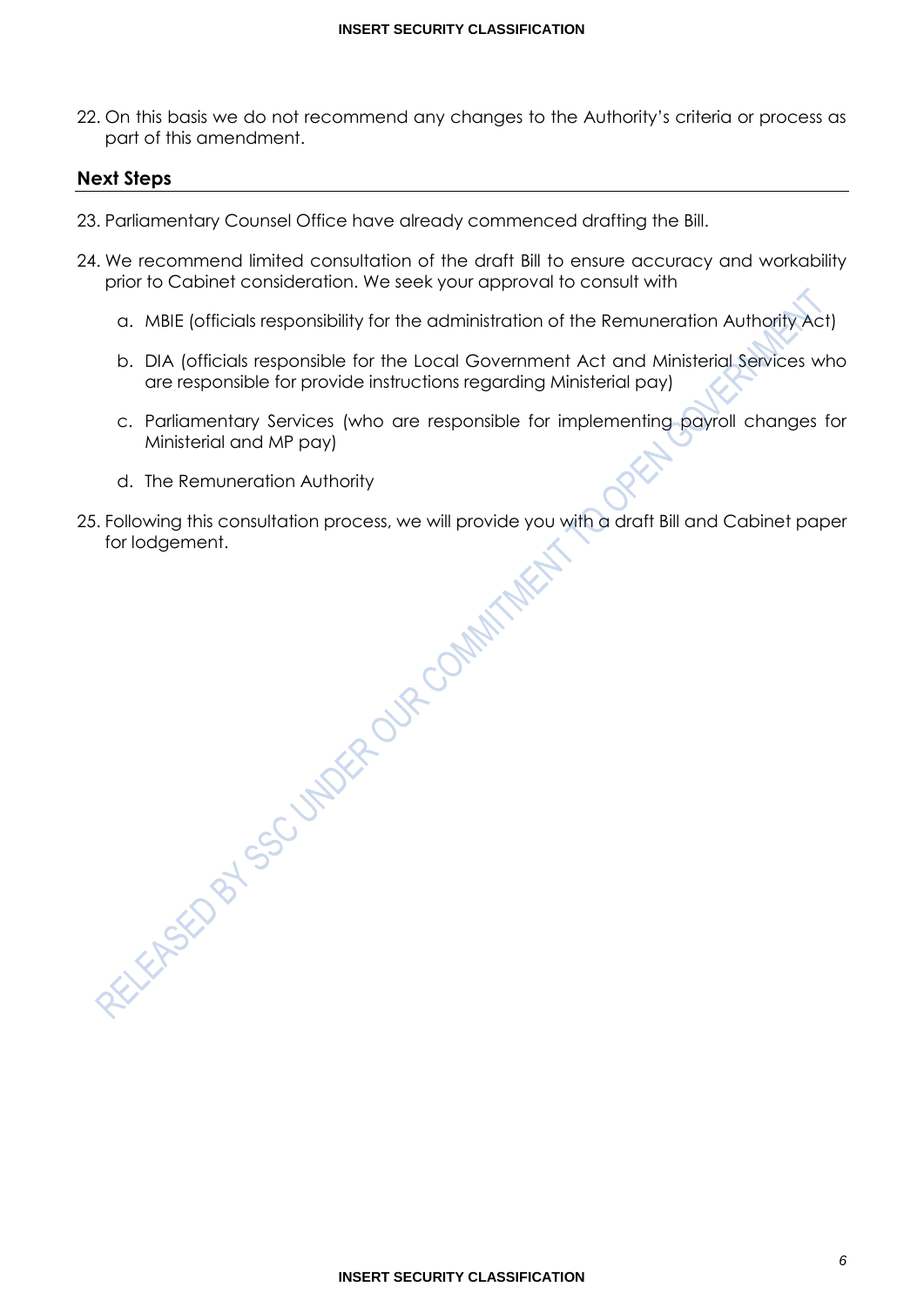# **Appendix 1 - Positions/Bodies Subject to the Remuneration Authority Act**

|              | <b>Positions</b>                                                                                                                                  | <b>Proposed treatment</b>                                               |
|--------------|---------------------------------------------------------------------------------------------------------------------------------------------------|-------------------------------------------------------------------------|
| Group        | Members of the Executive -                                                                                                                        | Officer allowed to self-                                                |
| A            | The Prime Minister, Deputy Prime Minister, Ministers.                                                                                             | initiate pay reduction                                                  |
|              | <b>Parliamentary Undersecretaries</b>                                                                                                             | Agree / Disagree                                                        |
| Group        | Other leaders who are part of Executive branch -                                                                                                  | Either                                                                  |
| B            | <b>The Solicitor-General</b>                                                                                                                      | Officer allowed to self-                                                |
|              | The State Services Commissioner and Deputy State Services<br>Commissioner                                                                         | initiated pay reduction<br>Or                                           |
|              | The Commissioner of Police                                                                                                                        | Remuneration<br>Authority                                               |
|              | The Chief of Defence Force                                                                                                                        | to be enabled to consider<br>pay reduction                              |
|              | The Chief Parliamentary Counsel.                                                                                                                  |                                                                         |
| Group        | <b>Members of Parliament</b>                                                                                                                      |                                                                         |
| $\mathsf{C}$ | Members of Parliament other than the Prime Minister, Deputy<br>Prime Minister, other Ministers of the Crown and Parliamentary<br>Undersecretaries | Remuneration<br>Authority<br>to be enabled to consider<br>pay reduction |
|              | Officers of Parliament and Related Officers -                                                                                                     |                                                                         |
|              | The Controller and Auditor-General and the Deputy Controller and<br>Auditor-General                                                               | Agree / Disagree                                                        |
|              | The Ombudsmen                                                                                                                                     |                                                                         |
|              | The Parliamentary Commissioner for the Environment                                                                                                |                                                                         |
|              | The Chief Executive of the Parliamentary Service                                                                                                  |                                                                         |
|              | The Clerk of the House of Representatives and the Deputy Clerk of<br>the House of Representatives.                                                |                                                                         |
|              | Other Police & Defence Forces -                                                                                                                   |                                                                         |
|              | the Chief of Navy, the Chief of Air Force, the Chief of Army                                                                                      |                                                                         |
|              | The Deputy Commissioner of Police.                                                                                                                |                                                                         |
|              | <b>Local Government Elected Officials-</b>                                                                                                        |                                                                         |
|              | Mayors, deputy mayors, chairpersons, and members of local<br>authorities                                                                          |                                                                         |
|              | Independent Crown Entities and Corporations Sole -                                                                                                |                                                                         |
|              | The Retirement Commissioner                                                                                                                       |                                                                         |
|              | The Children's Commissioner                                                                                                                       |                                                                         |
|              | the Privacy Commissioner and Deputy Privacy Commissioner                                                                                          |                                                                         |
|              | The Health and Disability Commissioner, the Mental Health<br>Commissioner and Deputy Health and Disability Commissioners                          |                                                                         |
|              | The Chief Censor of Film and Literature and the Deputy Chief<br>Censor of Film and Literature                                                     |                                                                         |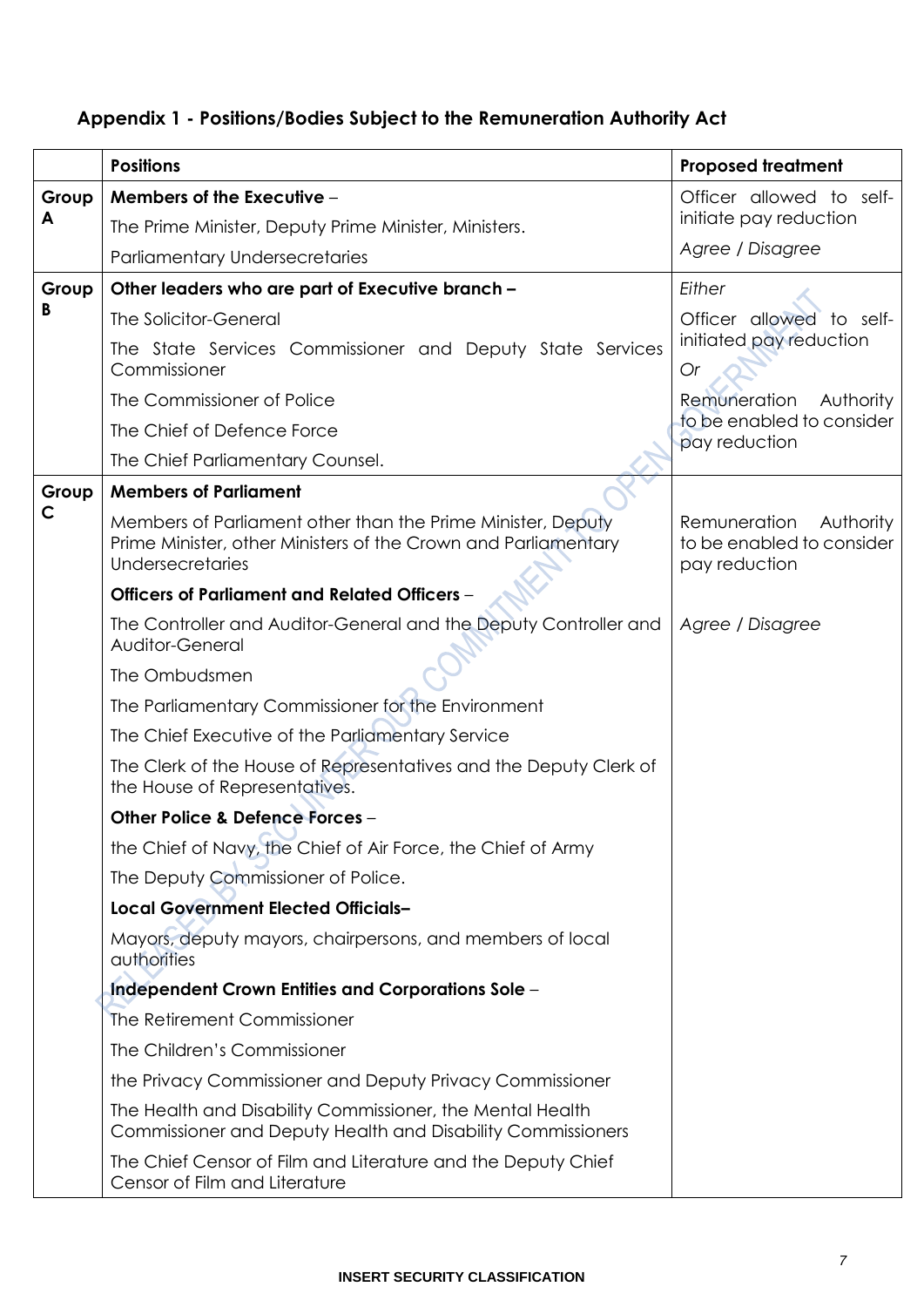|            | Members of:                                                                                                                     |                                                  |
|------------|---------------------------------------------------------------------------------------------------------------------------------|--------------------------------------------------|
|            | the Commerce Commission (and associate members),                                                                                |                                                  |
|            | the Broadcasting Standards Authority,                                                                                           |                                                  |
|            | Drug Free Sport New Zealand,                                                                                                    |                                                  |
|            | the Electricity Authority,                                                                                                      |                                                  |
|            | the Electoral Commission,                                                                                                       |                                                  |
|            | the External Reporting Board,                                                                                                   |                                                  |
|            | the Financial Markets Authority (and associate members),                                                                        |                                                  |
|            | the Climate Change Commission,                                                                                                  |                                                  |
|            | the Human Rights Commission (and alternate members) and<br>the Director of Human Rights Proceedings or his or her<br>alternate, |                                                  |
|            | the Law Commission,                                                                                                             |                                                  |
|            | the Takeovers Panel,                                                                                                            |                                                  |
|            | the Transport Accident Investigation Commission                                                                                 |                                                  |
|            | the Criminal Cases Review Commission,                                                                                           |                                                  |
|            | the Electricity Authority,                                                                                                      |                                                  |
|            | the New Zealand Productivity Commission                                                                                         |                                                  |
|            | The Māori Trustee.                                                                                                              |                                                  |
|            |                                                                                                                                 |                                                  |
| Group<br>D | Local Government-                                                                                                               | Either                                           |
|            | Chairpersons and members of community boards and committees<br>of community boards                                              | Do not include within the<br>proposed amendments |
|            | Chairpersons and members of local boards and committees of<br>local boards                                                      | Or<br>Remuneration                               |
|            | Members of the Masterton Trust Lands Trust                                                                                      | Authority<br>to be enabled to consider           |
|            | Semi Judicial Bodies -                                                                                                          | pay reduction                                    |
|            | The members of the Independent Police Conduct Authority                                                                         |                                                  |
|            |                                                                                                                                 |                                                  |
|            | The members of the Sports Tribunal of New Zealand                                                                               |                                                  |
|            | The members of the Waitangi Tribunal                                                                                            |                                                  |
|            | The adjudicator of the Motor Vehicle Disputes Tribunal appointed<br>under section 83 of the Motor Vehicle Sales Act 2003        |                                                  |
|            | The chair of the tribunal under the Weathertight Homes Resolution<br>Services Act 2006                                          |                                                  |